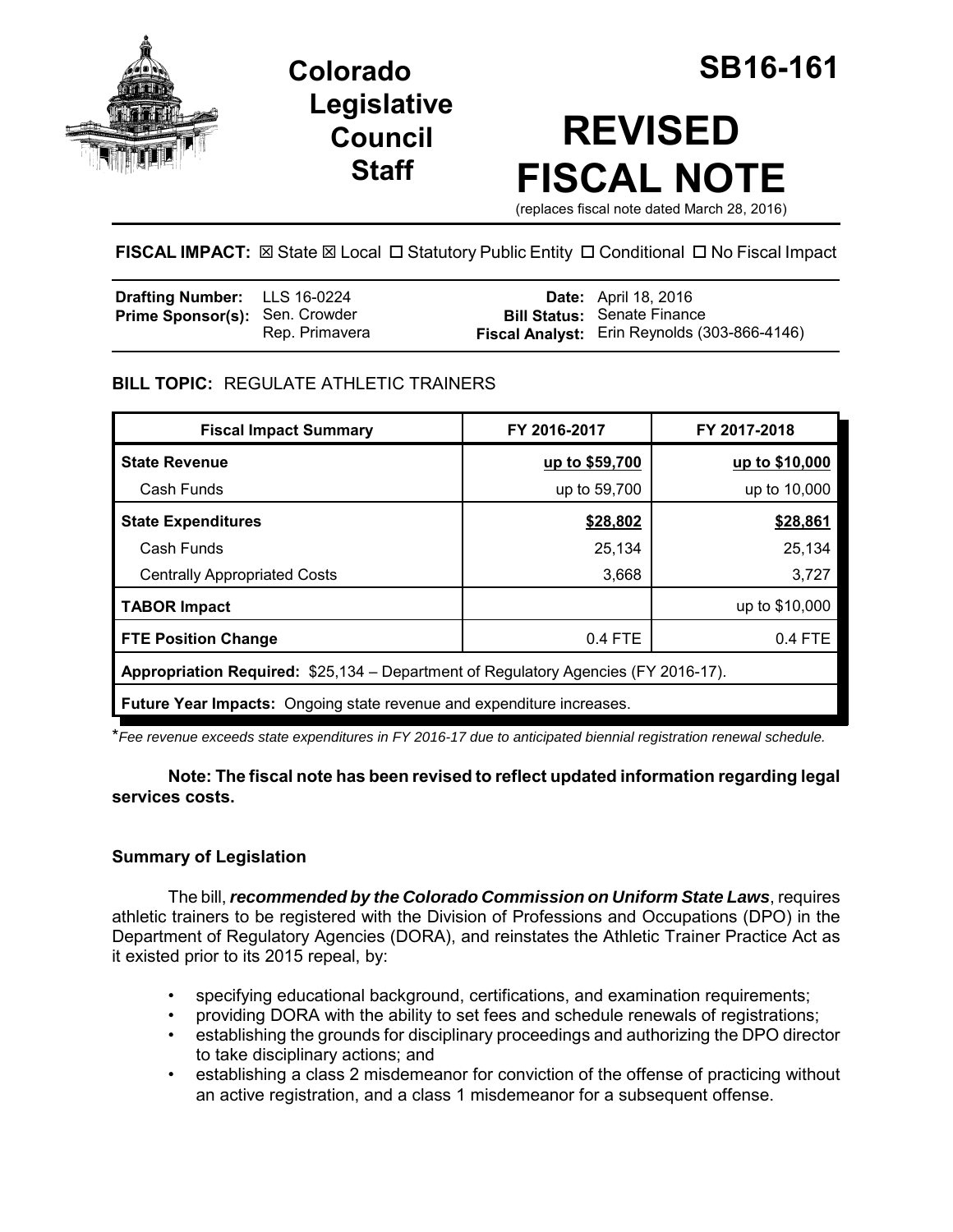April 18, 2016

In addition, the bill makes some changes to the act, including recodification, terminology modifications, and the following substantive changes:

- adding title protection for the abbreviation A.T.C. (athletic trainer certified) to limit its use to registered athletic trainers;
- requiring evidence of current national certification at registration and, if required by the DPO director, at renewal; and
- adding as grounds for discipline the failure of an athletic trainer to practice pursuant to the direction of a Colorado-licensed or otherwise lawfully practicing health care professional and the failure to practice in a manner that meets generally accepted standards of athletic training practice.

The bill repeals September 1, 2026, following a sunset review.

## **Background**

*Athletic trainers.* Athletic trainers provide health care to athletes who are physically active as part of various organizations and activities. Common services include educating athletes about avoiding injuries, providing emergency care during sporting events, and applying devices such as tape and braces for joint stability.

*Legislative history of athletic trainer regulation.* Senate Bill 09-026 created a registration program for athletic trainers in DORA. The program was not renewed July 1, 2015, following a sunset review. State agencies are appropriated funds to wind up the affairs of an expiring program for 12 months following the repeal date. While the program is still in existence through June 30, 2016, no new registrations or renewals occurred in FY 2015-16.

*Colorado Commission on Uniform State Laws.* The Colorado Commission on Uniform State Laws is charged with working with the national Uniform Law Commission (ULC) to promote uniformity in state laws where uniformity may be deemed desirable and practicable. This is achieved by developing proposed uniform legislation through the ULC that can be adopted by the various state legislatures. Colorado's commissioners are required to be attorneys admitted to practice law in Colorado. Members include six attorneys appointed or reappointed by joint resolution of the General Assembly; any Colorado citizen who is elected as a life member of the ULC (after twenty years of membership); and the Director of the Office of Legislative Legal Services, or the Director's designee. The Office of Legislative Legal Services provides assistance to the legislative members of the Colorado Commission in their efforts to enact legislation regarding uniform acts.

#### **Comparable Crime**

Pursuant to Section 2-2-322 (2.5), C.R.S., Legislative Council Staff is required to include certain information in the fiscal note for any bill that creates a new crime, changes the classification of an existing crime, or changes an element of the existing crime that creates a new factual basis for the offense. Under current law, unregistered athletic trainer practice is a class 2 misdemeanor for the first offense, and a class 1 misdemeanor for a second or any subsequent offense. In the past three years, there have been no convictions under the Athletic Trainer Practice Act.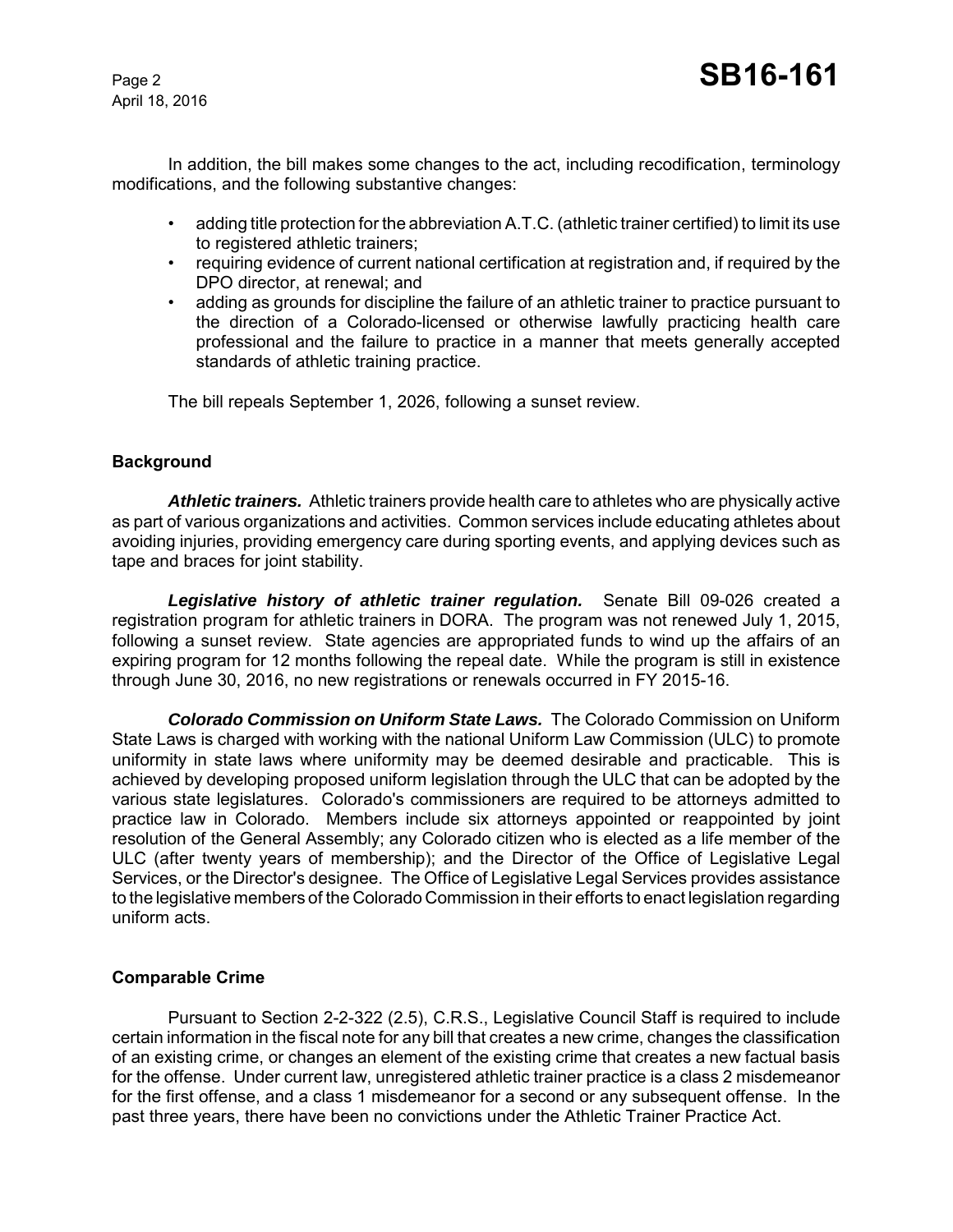April 18, 2016

#### **State Revenue**

The bill will increase state revenue from fees and fines by up to *\$59,700 in FY 2016-17 and up to \$10,000 in FY 2017-18* in DORA and the Judicial Department. These revenue increases are discussed below.

*Fee impact on athletic trainers.* By reinstating the regulation of athletic trainers in DORA, the bill will increase fee revenue to the DPO Cash Fund by an estimated \$54,700 in FY 2016-17 and \$5,000 in FY 2017-18. State law requires legislative service agency review of measures which create or increase any fee collected by a state agency. Fee amounts are based on fees formerly assessed for the registration program, which is currently set to repeal on June 30, 2016. Accordingly, no new registrations or renewals occurred in FY 2015-16. As of June 30, 2015, there were 710 registered athletic trainers in Colorado, with 500 of those registrants scheduled to renew in FY 2015-16, according to the program's two-year renewal cycle. The fiscal note assumes the entire existing population will be treated as renewals in FY 2016-17. In FY 2017-18, approximately 50 new registrations are expected. The fee amounts displayed in Table 1 are estimates only; actual fee calculations are set administratively by the DORA based on the cash fund balance, estimated program costs, and the estimated number of registrations.

| Table 1. Fee Impact on Athletic Trainers Under SB16-161 |                     |                        |                         |  |  |  |
|---------------------------------------------------------|---------------------|------------------------|-------------------------|--|--|--|
| <b>Type of Fee</b>                                      | <b>Proposed Fee</b> | <b>Number Affected</b> | <b>Total Fee Impact</b> |  |  |  |
| FY 2016-17                                              |                     |                        |                         |  |  |  |
| New registrations                                       | \$100               | 50                     | \$5,000                 |  |  |  |
| <b>Registration renewals</b>                            | \$70                | 710                    | \$49,700                |  |  |  |
| <b>FY 2016-17 TOTAL</b>                                 |                     | 760                    | \$54,700                |  |  |  |
| FY 2017-18                                              |                     |                        |                         |  |  |  |
| New registrations                                       | \$100               | 50                     | \$5,000                 |  |  |  |
| <b>Registration renewals</b>                            | \$70                | 0                      |                         |  |  |  |
| <b>FY 2017-18 TOTAL</b>                                 |                     | 50                     | \$5,000                 |  |  |  |

*Judicial Department.* State revenue from fines collected by the Judicial Department is also anticipated to increase by up to\$5,000 per year, credited to the Fines Collection Cash Fund. The penalty for a class 2 misdemeanor is a fine penalty of \$250 to \$1,000, 3 to 12 months in jail, or both. The penalty for a class 1 misdemeanor is a fine penalty of \$500 to \$5,000, 6 to 18 months in jail, or both. Because the courts have the discretion of incarceration, imposing a fine, or both, the precise impact to state revenue cannot be determined. However, based on no violations of unregistered athletic trainers in three previous years, the fiscal note assumes up to \$5,000 in fine revenue. Probation revenue from misdemeanor convictions may also increase by \$50 per month per person sentenced to probation under the bill.

## **TABOR Impact**

This bill increases state revenue from fees and fines, which will increase the amount of money required to be refunded under TABOR beginning in FY 2017-18. TABOR refunds are paid out of the General Fund. A TABOR refund is not projected for FY 2016-17.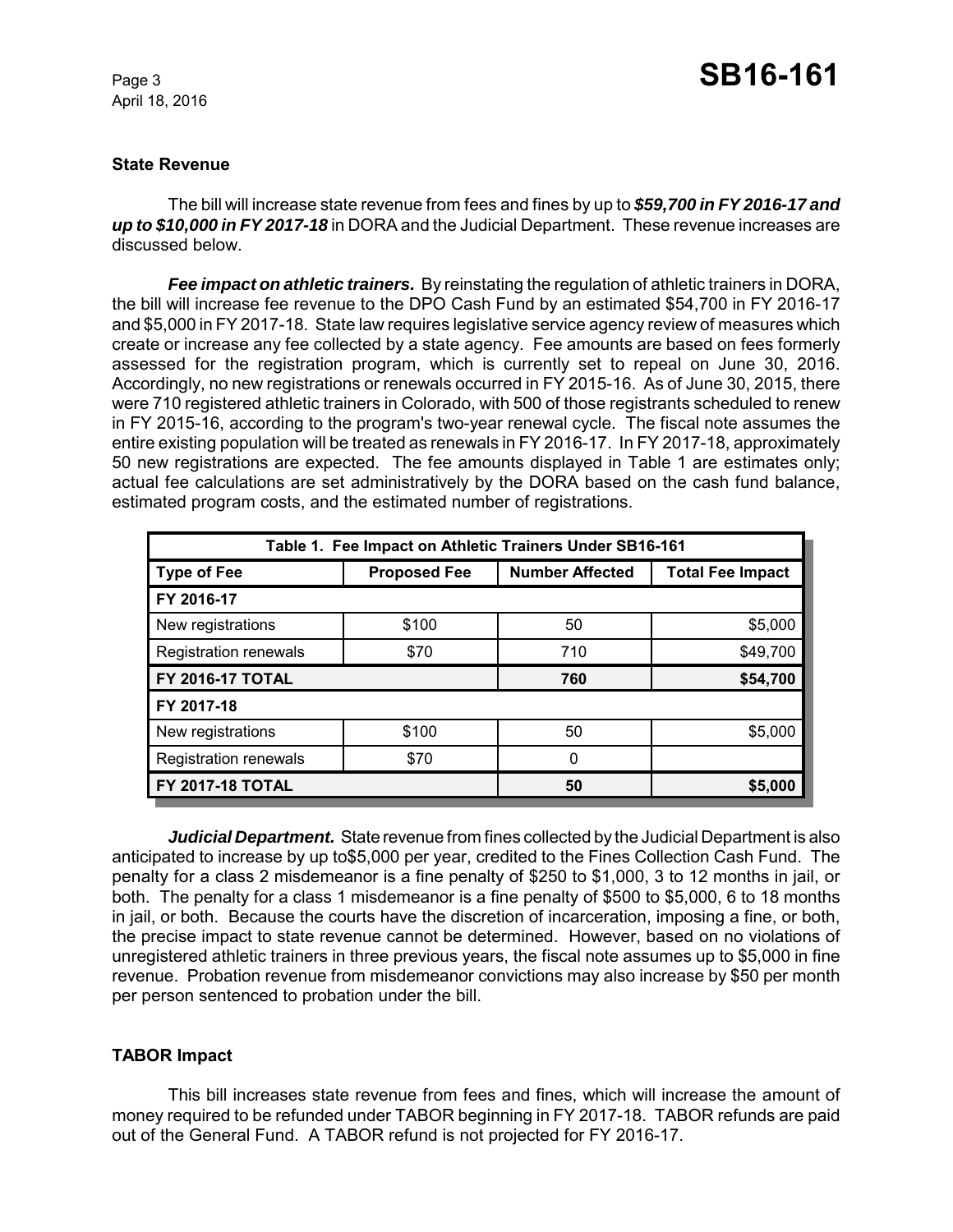## **State Expenditures**

The bill increases cash fund expenditures in DORA by *\$28,802 in FY 2016-17 and \$28,861 in FY 2017-18*, paid from the DPO Cash Fund, as shown in Table 2 and discussed below.

| Table 2. Expenditures Under SB16-161 |            |            |  |  |
|--------------------------------------|------------|------------|--|--|
| <b>Cost Components</b>               | FY 2015-16 | FY 2016-17 |  |  |
| <b>Personal Services</b>             | \$14,778   | \$14,778   |  |  |
| <b>FTE</b>                           | 0.3 FTE    | 0.3 FTE    |  |  |
| <b>Operating Expenses</b>            | 285        | 285        |  |  |
| <b>Legal Services</b>                | 10,071     | 10,071     |  |  |
| <b>FTE</b>                           | $0.1$ FTE  | 0.1 FTE    |  |  |
| Centrally Appropriated Costs*        | 3,668      | 3,727      |  |  |
| <b>TOTAL</b>                         | \$28,802   | \$28,861   |  |  |

*\* Centrally appropriated costs are not included in the bill's appropriation.*

*Personal and legal services — DORA.* DORA requires 0.3 FTE to reinstate the program, review applications, manage registration and renewal data, and provide outreach. Standard operating expenses cover telephones and supplies. Legal services are calculated at 106 hours at a rate of \$95.01 and require an additional allocation of 0.1 FTE. These costs are based on actual program spending and assume adjudication of one complaint every two years.

*Judicial Department.* The bill may impact the trial court in the following ways. The reinstatement of two misdemeanor offenses may increase criminal filings. Probation services in the Judicial Department may also experience a minimal increase in workload to supervise convicted offenders. Based on no violations of unregistered athletic trainers in three previous years, workload increases are expected to be minimal and will not require additional appropriations.

*Centrally appropriated costs.* Pursuant to a Joint Budget Committee policy, certain costs associated with this bill are addressed through the annual budget process and centrally appropriated in the Long Bill or supplemental appropriations bills, rather than in this bill. The centrally appropriated costs subject to this policy are estimated in the fiscal note for informational purposes and summarized in Table 3.

| Table 3. Centrally Appropriated Costs Under SB16-161                 |            |            |  |  |  |
|----------------------------------------------------------------------|------------|------------|--|--|--|
| <b>Cost Components</b>                                               | FY 2016-17 | FY 2017-18 |  |  |  |
| Employee Insurance (Health, Life, Dental, and Short-term Disability) | \$2,403    | \$2,403    |  |  |  |
| Supplemental Employee Retirement Payments                            | 1.265      | 1,324      |  |  |  |
| <b>TOTAL</b>                                                         | \$3,668    | \$3,727    |  |  |  |

## **Local Government Impact**

This bill will affect local governments in several ways, as discussed below.